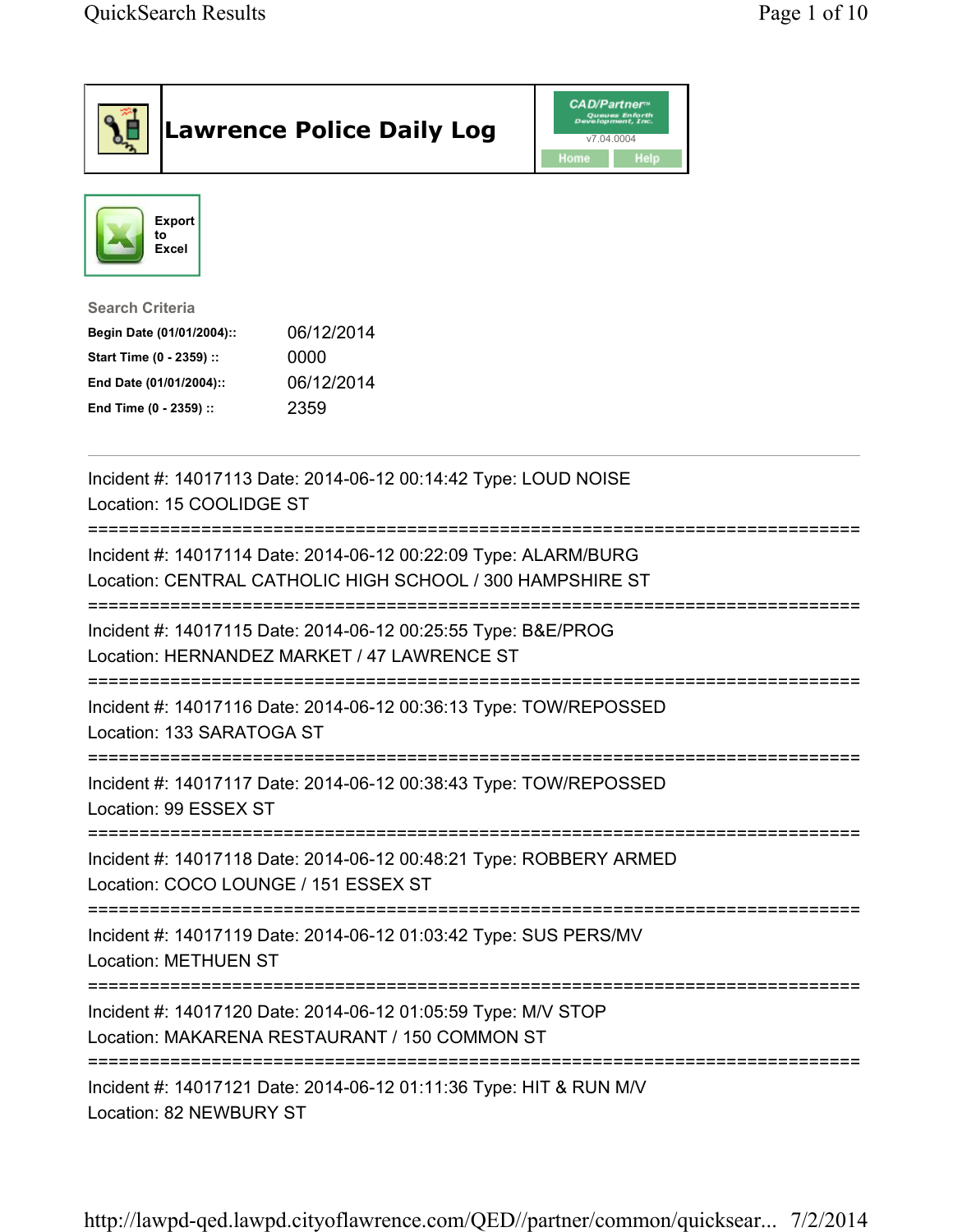| Incident #: 14017122 Date: 2014-06-12 01:17:33 Type: ROBBERY ARMED<br>Location: 43 BENNINGTON ST FL 2                                    |
|------------------------------------------------------------------------------------------------------------------------------------------|
| Incident #: 14017123 Date: 2014-06-12 01:45:59 Type: M/V STOP<br>Location: S. BROADWAY & EASTON<br>==========================            |
| Incident #: 14017124 Date: 2014-06-12 01:47:02 Type: DISTURBANCE<br>Location: 21 E HAVERHILL ST FL 3<br>================================ |
| Incident #: 14017125 Date: 2014-06-12 02:09:01 Type: ALARMS<br>Location: 118 S UNION ST                                                  |
| ========================<br>Incident #: 14017126 Date: 2014-06-12 02:18:01 Type: SPECIAL CHECK<br>Location: 205 S UNION ST               |
| Incident #: 14017127 Date: 2014-06-12 02:25:01 Type: PROWLER<br>Location: 64 EUTAW ST                                                    |
| Incident #: 14017128 Date: 2014-06-12 02:39:55 Type: DISTURBANCE<br>Location: 19 TEWKSBURY ST                                            |
| Incident #: 14017129 Date: 2014-06-12 05:02:47 Type: STOL/MV/PAS<br>Location: 7 ROYAL ST                                                 |
| Incident #: 14017130 Date: 2014-06-12 05:55:04 Type: DISTURBANCE<br>Location: 99 HAMPSHIRE ST                                            |
| Incident #: 14017131 Date: 2014-06-12 06:36:02 Type: WARRANT SERVE<br>Location: 43 SPRINGFIELD ST                                        |
| Incident #: 14017132 Date: 2014-06-12 06:49:06 Type: B&E/MV/PAST<br>Location: 112 MARSTON ST                                             |
| ======================================<br>Incident #: 14017133 Date: 2014-06-12 07:18:14 Type: ALARMS<br>Location: 100 ERVING AV         |
| Incident #: 14017134 Date: 2014-06-12 08:26:18 Type: GENERAL SERV<br>Location: AMES ST & PROVIDENCE                                      |
| Incident #: 14017135 Date: 2014-06-12 08:29:01 Type: M/V STOP<br>I AAAHAA: O DDAADIMAV 0 CALITLI OT                                      |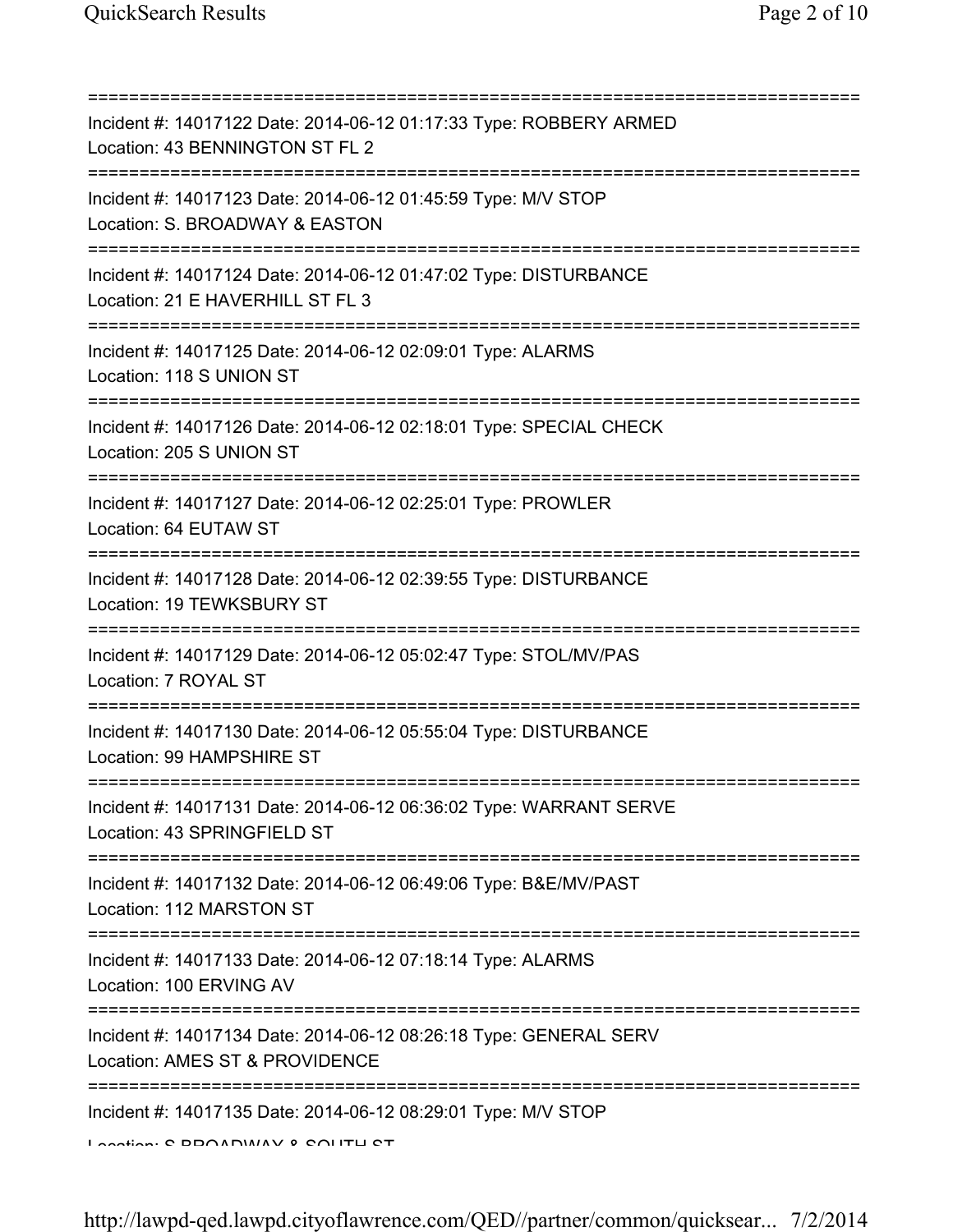| Incident #: 14017136 Date: 2014-06-12 08:38:59 Type: WARRANT SERVE<br>Location: 90 LOWELL ST                                                  |
|-----------------------------------------------------------------------------------------------------------------------------------------------|
| Incident #: 14017137 Date: 2014-06-12 09:02:03 Type: ALARMS<br>Location: CASTRO RESIDENCE / 219 OSGOOD ST                                     |
| Incident #: 14017138 Date: 2014-06-12 09:14:33 Type: ALARM/BURG<br>Location: ESSEX TOWERS / 45 BROADWAY<br>================================== |
| Incident #: 14017139 Date: 2014-06-12 09:16:28 Type: HIT & RUN M/V<br>Location: 8 E HAVERHILL ST                                              |
| Incident #: 14017140 Date: 2014-06-12 09:24:57 Type: ANIMAL COMPL<br>Location: 83 GREENFIELD ST                                               |
| Incident #: 14017141 Date: 2014-06-12 09:26:05 Type: TOW OF M/V<br>Location: 1 CROSS<br>===========                                           |
| Incident #: 14017143 Date: 2014-06-12 09:27:01 Type: SUS PERS/MV<br>Location: E HAVERHILL ST & OAK ST                                         |
| Incident #: 14017142 Date: 2014-06-12 09:29:37 Type: ANIMAL COMPL<br>Location: 25 EXETER ST                                                   |
| Incident #: 14017144 Date: 2014-06-12 09:52:48 Type: ALARM/BURG<br>Location: LIFESTYLES MUSIC SHOP / 33 S BROADWAY                            |
| Incident #: 14017145 Date: 2014-06-12 10:14:02 Type: DEATH SUDDEN<br>Location: 353 ELM ST #APT 614                                            |
| Incident #: 14017146 Date: 2014-06-12 10:15:23 Type: LOST PROPERTY<br>Location: 248 FARNHAM ST FL 2                                           |
| Incident #: 14017147 Date: 2014-06-12 10:37:15 Type: ANIMAL COMPL<br>Location: 32 LAWRENCE ST                                                 |
| Incident #: 14017148 Date: 2014-06-12 10:49:07 Type: STOL/MV/PAS<br>Location: 47 LORING ST                                                    |
| Incident #: 14017149 Date: 2014-06-12 10:59:53 Type: INVESTIGATION                                                                            |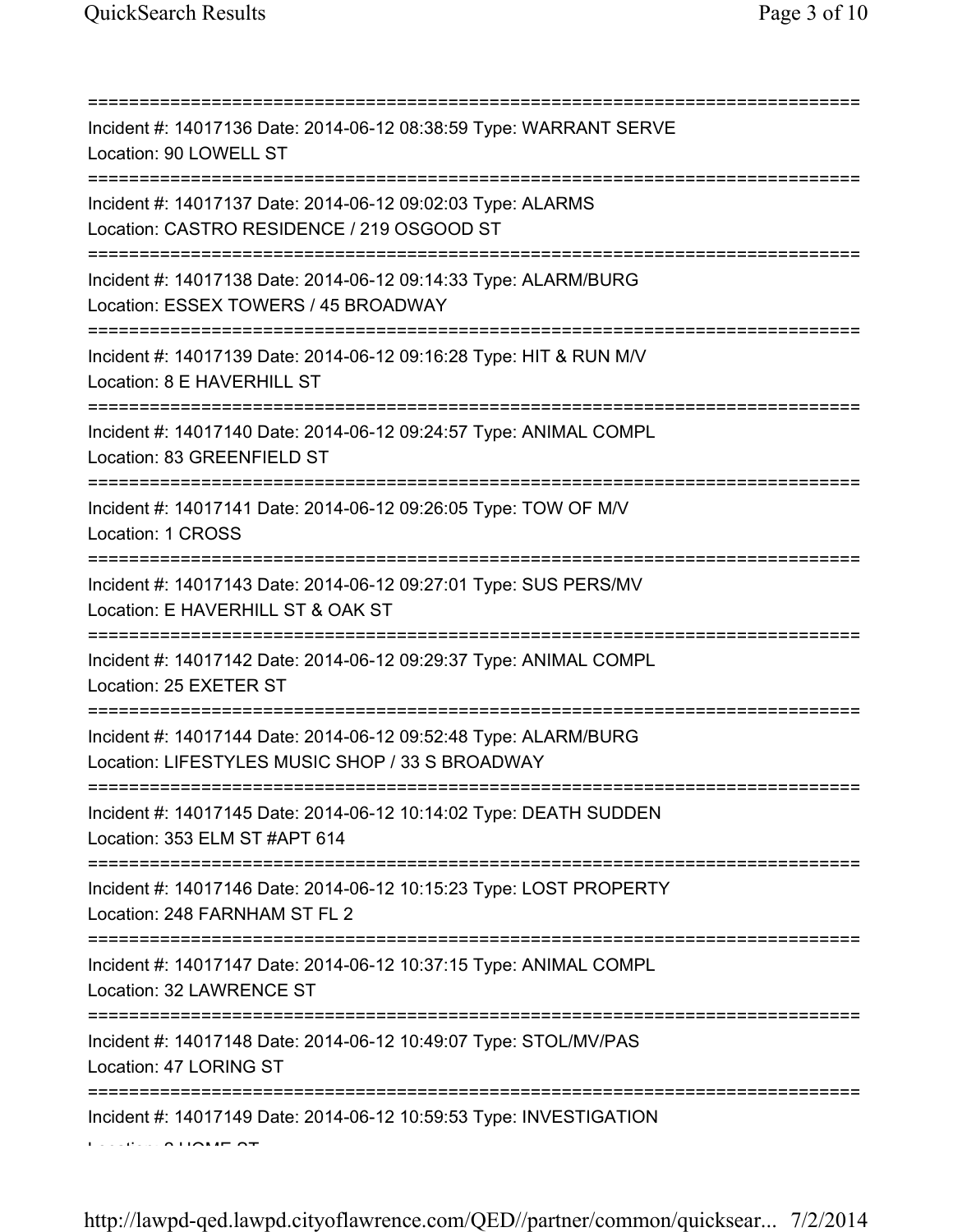=========================================================================== Incident #: 14017150 Date: 2014-06-12 11:07:39 Type: B&E FOLLOW UP Location: 80 WILLIAM ST =========================================================================== Incident #: 14017151 Date: 2014-06-12 11:13:18 Type: AUTO ACC/NO PI Location: 7 MASON ST =========================================================================== Incident #: 14017152 Date: 2014-06-12 11:16:25 Type: TOW OF M/V Location: 193 BRUCE ST =========================================================================== Incident #: 14017153 Date: 2014-06-12 11:18:12 Type: INVESTIGATION Location: 90 LOWELL ST =========================================================================== Incident #: 14017154 Date: 2014-06-12 12:10:58 Type: ROBBERY ARMED Location: HAVERHILL ST & OLD OLIVER SCHOOL =========================================================================== Incident #: 14017155 Date: 2014-06-12 12:17:57 Type: SUS PERS/MV Location: 428 HAMPSHIRE ST =========================================================================== Incident #: 14017156 Date: 2014-06-12 12:31:28 Type: A&B PAST Location: 439 S UNION ST =========================================================================== Incident #: 14017157 Date: 2014-06-12 12:40:48 Type: DRUG VIO Location: CONGRESS ST =========================================================================== Incident #: 14017158 Date: 2014-06-12 12:50:39 Type: DRUG VIO Location: S BROADWAY =========================================================================== Incident #: 14017159 Date: 2014-06-12 12:53:50 Type: ALARM/BURG Location: 80 SUNRAY ST =========================================================================== Incident #: 14017160 Date: 2014-06-12 12:57:22 Type: ALARM/BURG Location: 45 BROADWAY =========================================================================== Incident #: 14017161 Date: 2014-06-12 12:59:33 Type: B&E/MV/PAST Location: BRADFORD ST & HAMPSHIRE ST =========================================================================== Incident #: 14017162 Date: 2014-06-12 13:02:35 Type: INVESTIGATION Location: 168 ANDOVER ST =========================================================================== Incident #: 14017163 Date: 2014-06-12 13:06:16 Type: MAL DAMAGE

Location: 46 FARNHAM ST #APTB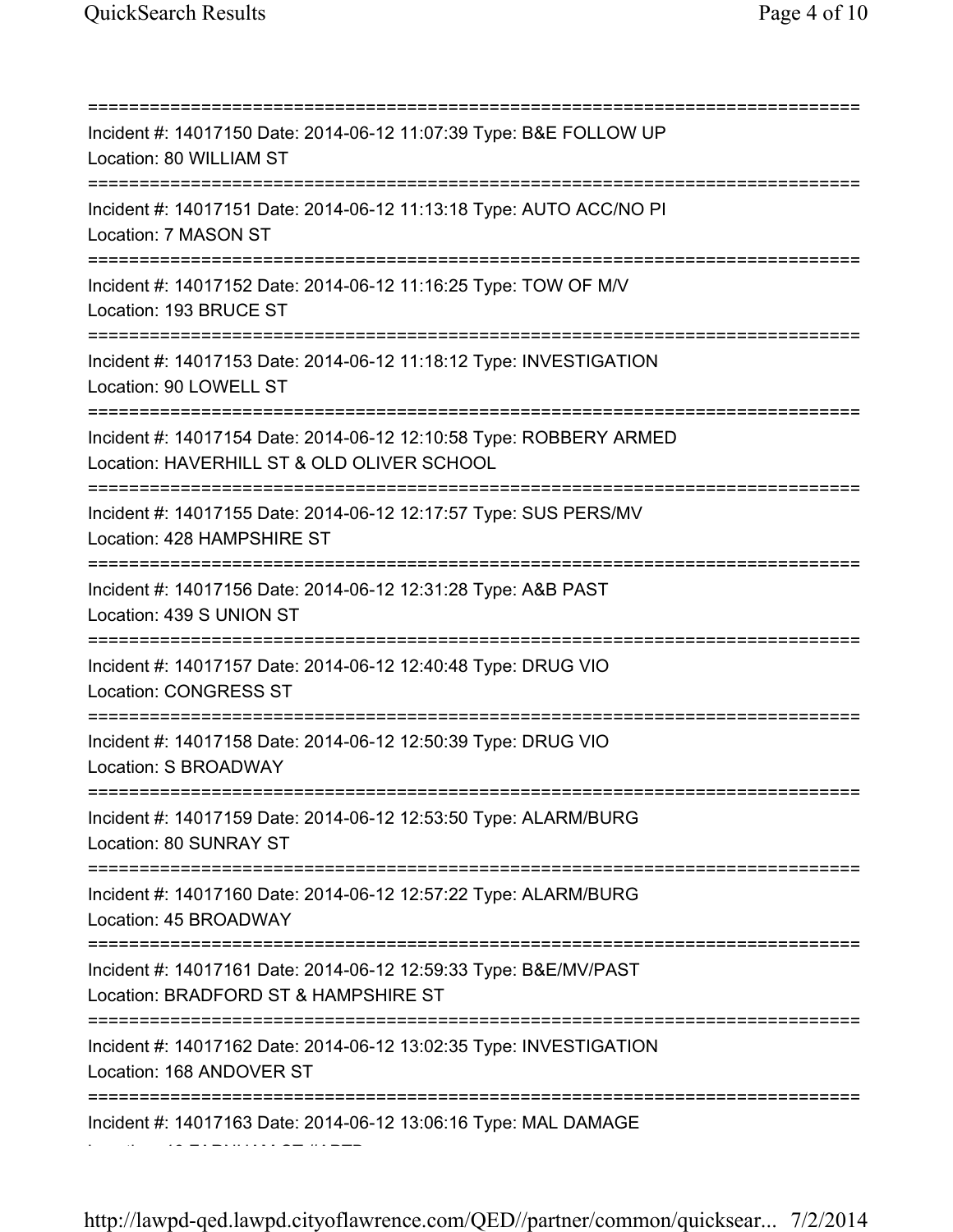=========================================================================== Incident #: 14017164 Date: 2014-06-12 13:22:55 Type: MV/BLOCKING Location: 9 BUNKERHILL ST =========================================================================== Incident #: 14017165 Date: 2014-06-12 13:23:51 Type: ROBBERY PAST Location: 11 LAWRENCE ST =========================================================================== Incident #: 14017166 Date: 2014-06-12 13:33:03 Type: SUS PERS/MV Location: 36 LOUISBERG ST =========================================================================== Incident #: 14017167 Date: 2014-06-12 13:36:16 Type: MAN DOWN Location: 63 BAILEY ST =========================================================================== Incident #: 14017168 Date: 2014-06-12 13:39:12 Type: MEDIC SUPPORT Location: 96 OXFORD ST FL 2ND =========================================================================== Incident #: 14017169 Date: 2014-06-12 13:55:49 Type: SUICIDE ATTEMPT Location: 46 MELROSE ST =========================================================================== Incident #: 14017170 Date: 2014-06-12 14:03:44 Type: WARRANT SERVE Location: 277 WATER ST =========================================================================== Incident #: 14017171 Date: 2014-06-12 14:08:38 Type: UNWANTEDGUEST Location: 185 NEWBURY ST FL 3 =========================================================================== Incident #: 14017172 Date: 2014-06-12 14:13:10 Type: GUN CALL Location: 182 SARATOGA ST =========================================================================== Incident #: 14017173 Date: 2014-06-12 14:16:23 Type: KEEP PEACE Location: 135 GARDEN ST FL 1ST =========================================================================== Incident #: 14017174 Date: 2014-06-12 14:21:42 Type: INVESTIGATION Location: 27 FAIRMONT ST =========================================================================== Incident #: 14017175 Date: 2014-06-12 14:22:57 Type: B&E/PAST Location: S UNION MEAT MARKET / 127 S UNION ST =========================================================================== Incident #: 14017176 Date: 2014-06-12 14:23:51 Type: KEEP PEACE Location: 355 HAVERHILL ST =========================================================================== Incident #: 14017177 Date: 2014-06-12 14:26:34 Type: STOL/MV/PAS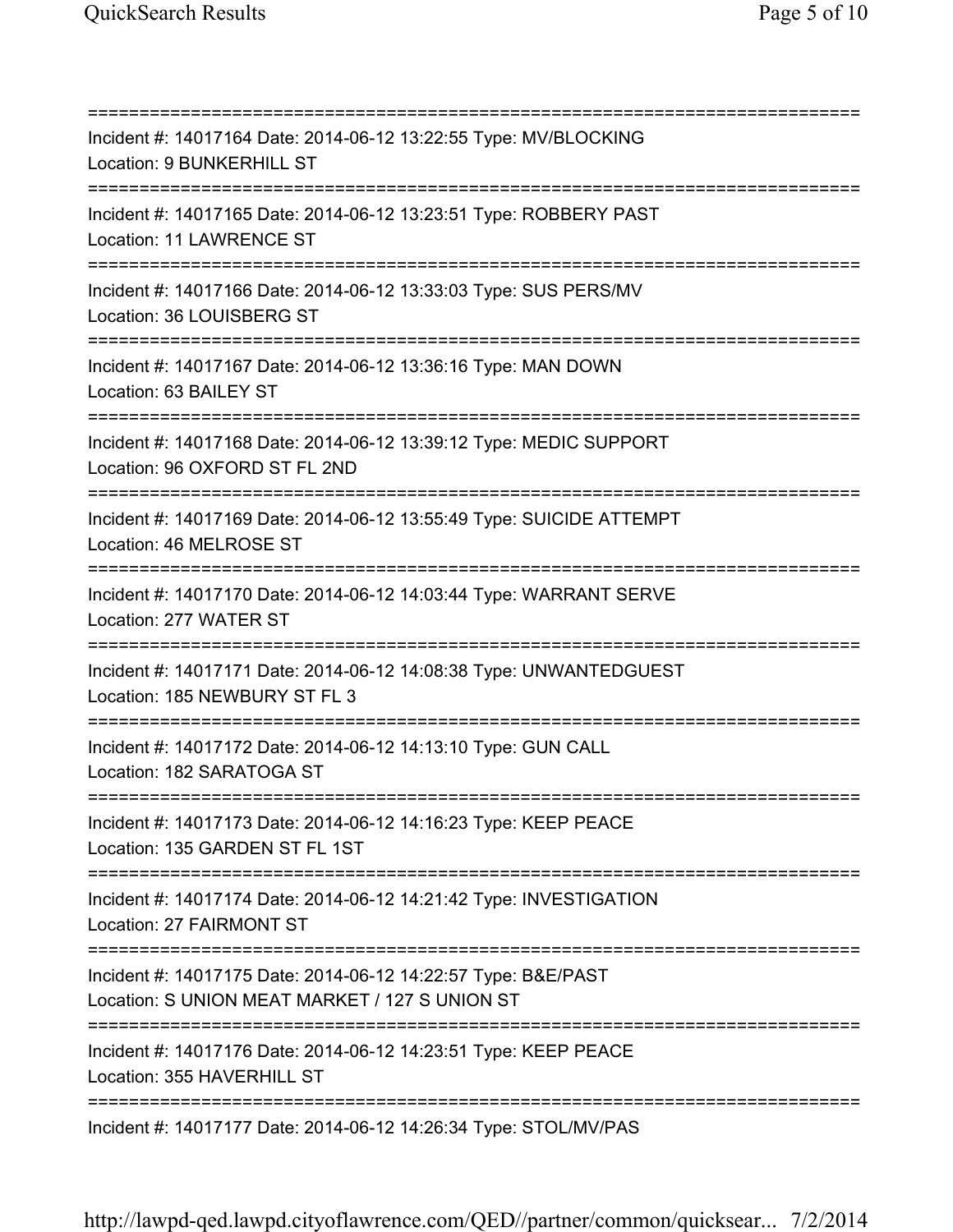=========================================================================== Incident #: 14017178 Date: 2014-06-12 14:29:02 Type: SUS PERS/MV Location: 418 ANDOVER ST =========================================================================== Incident #: 14017179 Date: 2014-06-12 14:42:46 Type: SHOPLIFTING Location: GO 1 DOLLAR / 73 WINTHROP AV =========================================================================== Incident #: 14017180 Date: 2014-06-12 14:43:20 Type: SUS PERS/MV Location: 50 COLUMBUS AV =========================================================================== Incident #: 14017181 Date: 2014-06-12 14:51:06 Type: ROBBERY PAST Location: AZZI 'S BAKERY / 87 NEWBURY ST =========================================================================== Incident #: 14017182 Date: 2014-06-12 15:04:38 Type: DRUG VIO Location: 62 KENT ST =========================================================================== Incident #: 14017183 Date: 2014-06-12 15:13:32 Type: M/V STOP Location: 4 MEDFORD ST =========================================================================== Incident #: 14017184 Date: 2014-06-12 15:22:41 Type: A&B PAST Location: 279 LAWRENCE ST FL 1 =========================================================================== Incident #: 14017185 Date: 2014-06-12 15:27:30 Type: MEDIC SUPPORT Location: 52 DUCKETT AV =========================================================================== Incident #: 14017186 Date: 2014-06-12 15:39:57 Type: DISTURBANCE Location: 32 EASTON ST =========================================================================== Incident #: 14017187 Date: 2014-06-12 15:44:28 Type: TOW OF M/V Location: 40 OSGOOD ST =========================================================================== Incident #: 14017188 Date: 2014-06-12 15:46:27 Type: ALARM/BURG Location: BREA RESD / 4 TOWER HILL ST =========================================================================== Incident #: 14017189 Date: 2014-06-12 16:05:19 Type: LARCENY/PAST Location: 439 S UNION ST =========================================================================== Incident #: 14017190 Date: 2014-06-12 16:07:40 Type: KEEP PEACE Location: 32 LAWRENCE ST =========================================================================== Incident #: 14017191 Date: 2014-06-12 16:08:37 Type: NOISE ORD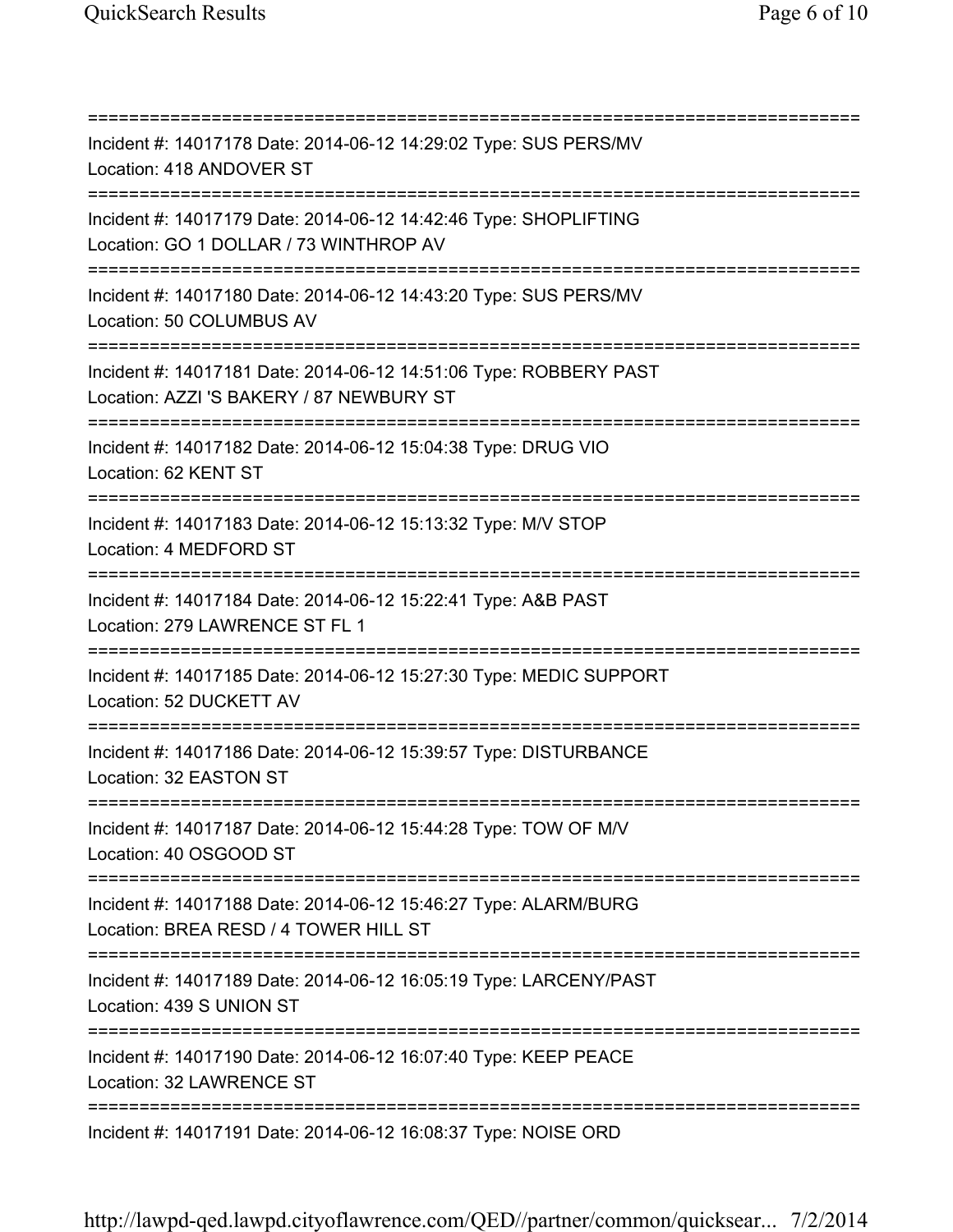| Location: BROOKFIELD ST & KENNETH ST                                                                                          |
|-------------------------------------------------------------------------------------------------------------------------------|
| Incident #: 14017192 Date: 2014-06-12 16:22:31 Type: E911 HANGUP<br>Location: TD BANKNORTH MA / 305 S BROADWAY                |
| Incident #: 14017193 Date: 2014-06-12 16:28:52 Type: THREATS<br>Location: BENNINGTON ST & ERVING AV                           |
| Incident #: 14017194 Date: 2014-06-12 16:49:59 Type: TOW OF M/V<br>Location: 499 ESSEX ST<br>================================ |
| Incident #: 14017197 Date: 2014-06-12 16:52:40 Type: HIT & RUN M/V<br>Location: MELVIN ST & OXFORD ST                         |
| Incident #: 14017195 Date: 2014-06-12 16:52:41 Type: ALARM/HOLD<br>Location: SKYLIGHT MOTORS / 292 LOWELL ST                  |
| Incident #: 14017196 Date: 2014-06-12 16:53:36 Type: DRUG OVERDOSE<br>Location: 79 SHAWSHEEN RD                               |
| Incident #: 14017198 Date: 2014-06-12 17:16:17 Type: ALARM/BURG<br>Location: 42 MT VERNON CIR                                 |
| Incident #: 14017199 Date: 2014-06-12 17:17:37 Type: B&E/PAST<br>Location: 357 HAMPSHIRE ST #2 FL                             |
| Incident #: 14017200 Date: 2014-06-12 17:21:50 Type: AUTO ACC/PI<br>Location: NEW BALANCE ATHLETIC SHOE CORP / 5 S UNION ST   |
| Incident #: 14017201 Date: 2014-06-12 17:58:57 Type: MISSING PERS<br>Location: 595 HAVERHILL ST                               |
| Incident #: 14017202 Date: 2014-06-12 18:10:21 Type: M/V STOP<br>Location: HAVERHILL ST & MAY ST                              |
| Incident #: 14017203 Date: 2014-06-12 18:44:20 Type: FRAUD<br>Location: 105 LOWELL ST                                         |
| :======================<br>Incident #: 14017204 Date: 2014-06-12 18:52:48 Type: INVESTIGATION<br>Location: 90 LOWELL ST       |
| <u>Indident # 4404700E Data: 0044 06 40.40 Terra Tune: ALADM/DLIDO</u>                                                        |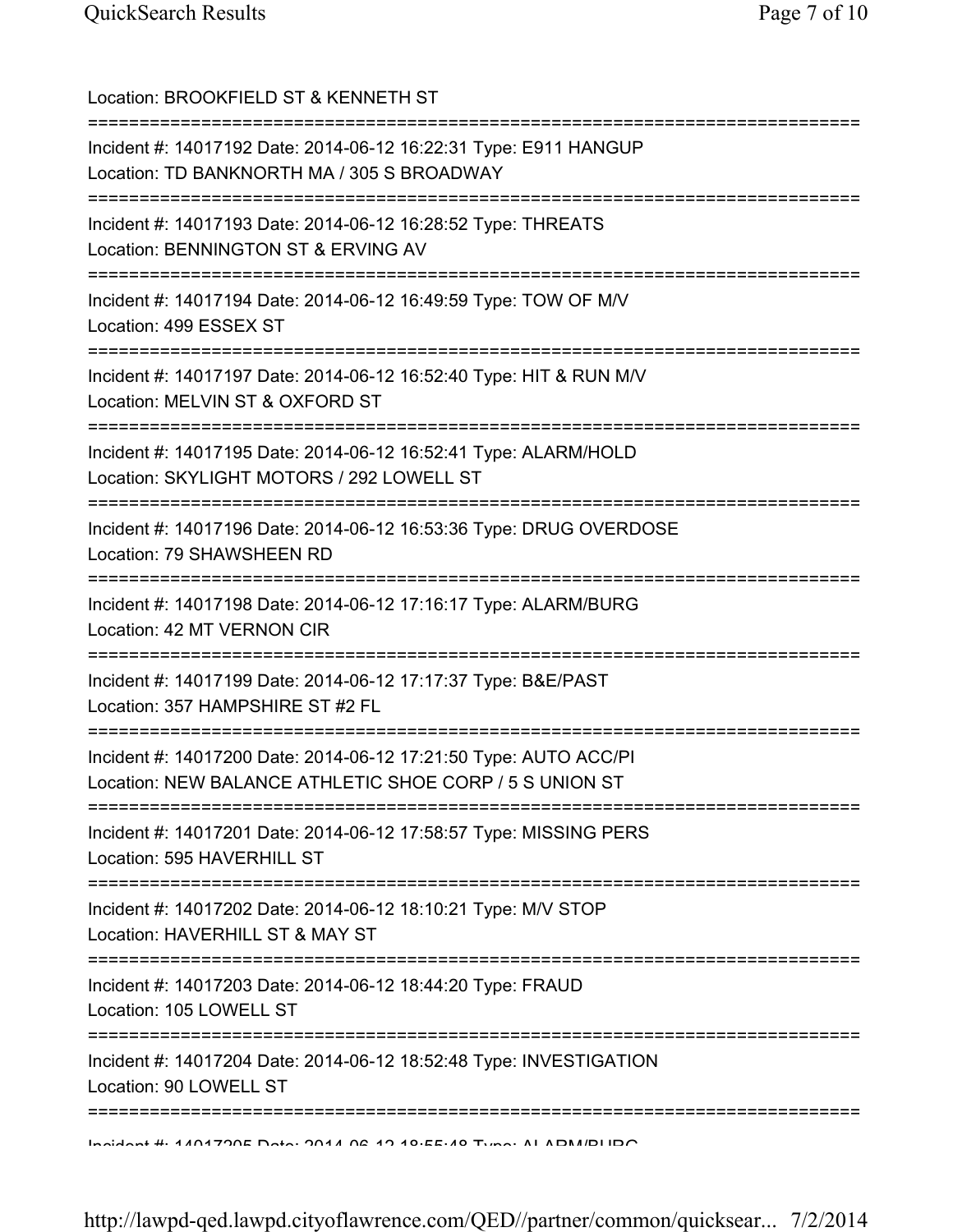| Location: WEATHERBEE SCHOOL / 75 NEWTON ST                                                                             |
|------------------------------------------------------------------------------------------------------------------------|
| Incident #: 14017206 Date: 2014-06-12 19:21:57 Type: TRESPASSING<br>Location: 266 BROADWAY                             |
| Incident #: 14017207 Date: 2014-06-12 19:22:13 Type: TOW OF M/V<br>Location: 356 AMES ST                               |
| ======================<br>Incident #: 14017208 Date: 2014-06-12 19:25:45 Type: ALARM/BURG<br>Location: 40 BERESFORD ST |
| Incident #: 14017209 Date: 2014-06-12 19:27:52 Type: ANIMAL COMPL<br>Location: 35 FOSTER ST #1                         |
| Incident #: 14017210 Date: 2014-06-12 19:28:09 Type: DOMESTIC/PAST<br>Location: 130 COMMON ST                          |
| Incident #: 14017211 Date: 2014-06-12 19:32:28 Type: LARCENY/PAST<br>Location: BROADWAY & PARK ST                      |
| Incident #: 14017212 Date: 2014-06-12 19:36:18 Type: UNKNOWN PROB<br>Location: 32 ATKINSON ST FL 3                     |
| Incident #: 14017213 Date: 2014-06-12 19:45:40 Type: LOCKOUT<br>Location: 150 FRANKLIN ST                              |
| Incident #: 14017214 Date: 2014-06-12 19:45:43 Type: DRUG VIO<br>Location: 43 BROOKFIELD ST                            |
| Incident #: 14017215 Date: 2014-06-12 20:08:42 Type: FRAUD<br>Location: 120 HOWARD ST                                  |
| Incident #: 14017217 Date: 2014-06-12 20:27:18 Type: NEIGHBOR PROB<br>Location: 34 MARBLE AVE                          |
| Incident #: 14017216 Date: 2014-06-12 20:28:13 Type: 209A/VIOLATION<br>Location: 159 SARATOGA ST                       |
| Incident #: 14017218 Date: 2014-06-12 20:43:25 Type: MISSING PERS<br>Location: 296 AMES ST                             |
| IN PRIME A ANATOAN DUE NOAT AN AN ON TA AT THE TOPODA ONLIG                                                            |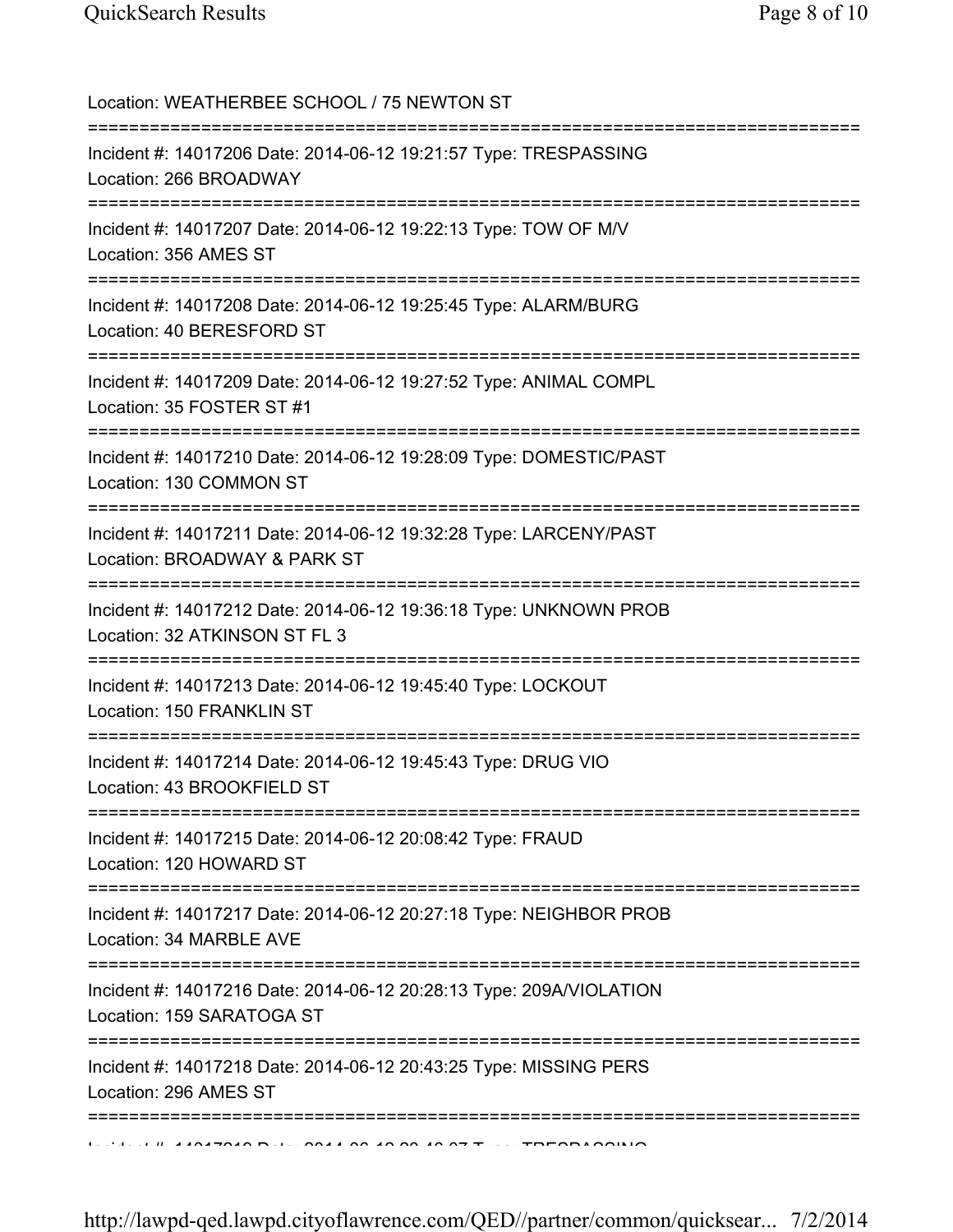| Location: 380 HAVERHILL ST<br>=====================================                                                                  |
|--------------------------------------------------------------------------------------------------------------------------------------|
| Incident #: 14017220 Date: 2014-06-12 21:00:15 Type: CK WELL BEING<br>Location: 20 BELMONT ST FL 1ST LEFT                            |
| Incident #: 14017221 Date: 2014-06-12 21:10:36 Type: ALARM/BURG<br>Location: DUNKIN DONUTS / 50 S BROADWAY                           |
| Incident #: 14017222 Date: 2014-06-12 21:16:09 Type: M/V STOP<br>Location: BROADWAY & COMMON ST                                      |
| Incident #: 14017223 Date: 2014-06-12 21:19:32 Type: COURT DOC SERVE<br>Location: 222 ESSEX ST                                       |
| =====================================<br>Incident #: 14017224 Date: 2014-06-12 21:29:58 Type: TRESPASSING<br>Location: 380 LOWELL ST |
| ====================================<br>Incident #: 14017225 Date: 2014-06-12 21:30:58 Type: ALARM/HOLD<br>Location: 45 MAY ST FL 2  |
| Incident #: 14017226 Date: 2014-06-12 21:33:05 Type: ALARM/BURG<br>Location: 178 LAWRENCE ST                                         |
| Incident #: 14017227 Date: 2014-06-12 21:34:19 Type: COURT DOC SERVE<br>Location: 42 ROWE ST                                         |
| Incident #: 14017228 Date: 2014-06-12 21:44:52 Type: COURT DOC SERVE<br>Location: 97 OSGOOD ST                                       |
| Incident #: 14017229 Date: 2014-06-12 21:46:47 Type: THREATS<br>Location: HAVERHILL ST & WARWICK ST                                  |
| Incident #: 14017230 Date: 2014-06-12 22:40:49 Type: LOUD NOISE<br>Location: 60 INMAN ST                                             |
| Incident #: 14017231 Date: 2014-06-12 22:49:47 Type: A&B D/W/ PROG<br>Location: 262 WATER ST                                         |
| Incident #: 14017232 Date: 2014-06-12 23:18:03 Type: LARCENY/PAST<br>Location: 615 BROADWAY                                          |
|                                                                                                                                      |

Incident #: 14017233 Date: 2014 06 12 23:43:19 Type: DRUG VIO